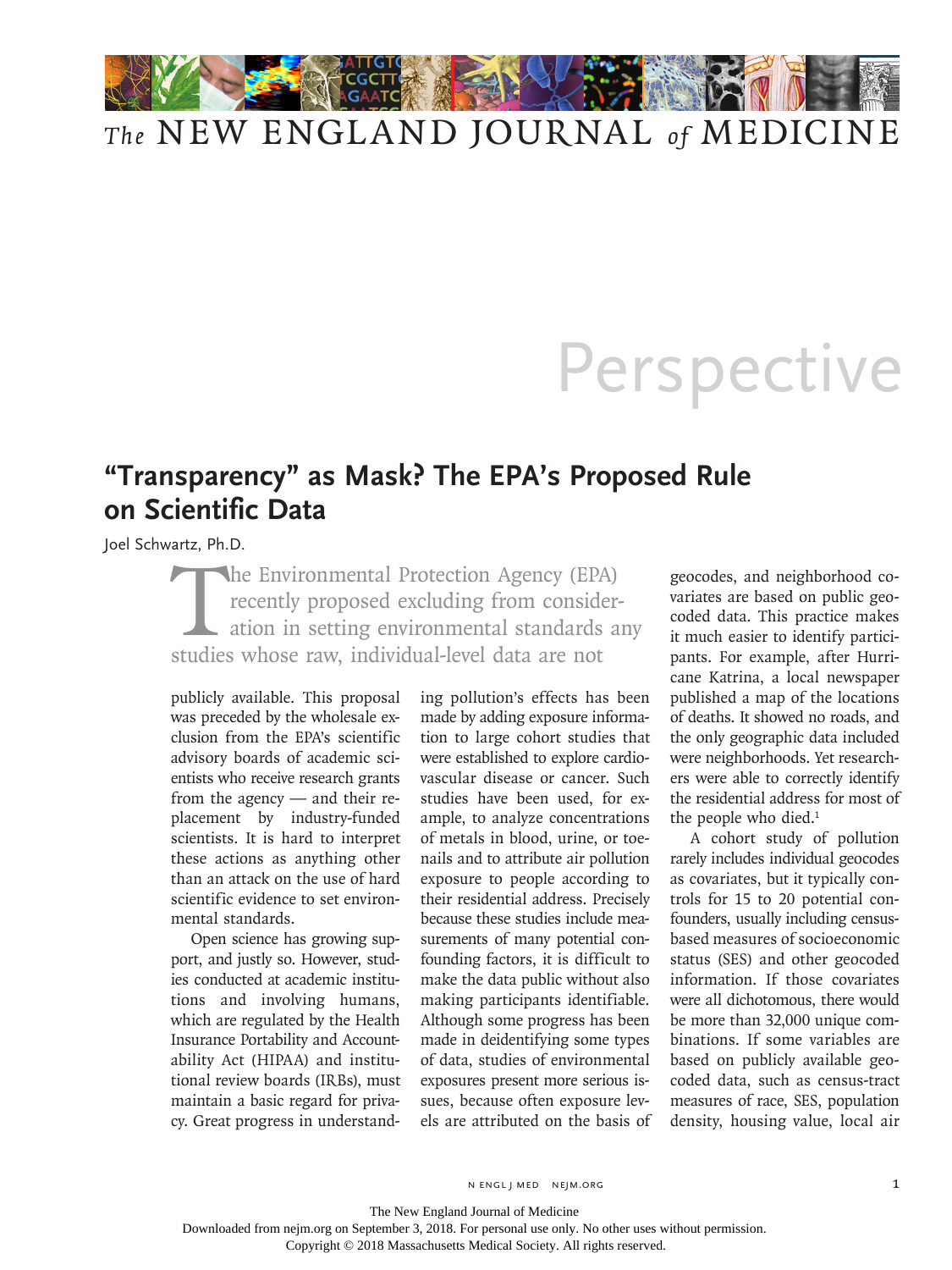pollution levels, and county-level data from the Behavioral Risk Factor Surveillance survey of the Centers for Disease Control and Prevention, it may be possible to identify each participant's census tract. With continuous confounders, the situation is worse. Identifiability is thus a major concern: if you know someone's age, race, sex, and other individual covariates, adding the census tract may make the participant unique, particularly if the outcome being studied is death, given that death certificates are obtainable.

This problem is well recognized: the National Academy of Sciences has reported on an "experiment to discover whether confidentiality could be preserved while opening . . . data for public review," which demonstrated that even after all participant features not required to allow other scientists to replicate a study's basic findings were deleted from study questionnaires, investigators could identify the participants.<sup>2</sup>

Recently, a study examined the identifiability of records from an environmental health study in Northern California. Using data considered under HIPAA to be sufficiently deidentified to be made public, they were able to correctly identify more than 25% of the participants.3 Previously, the lead author showed that people from a supposedly anonymized hospitaladmissions database could be identified on the basis of news stories. Since many obituaries are printed every day and death certificates are publicly available, the identifiability problem is vast.

In the Harvard Six Cities Study, conducted in the 1980s and 1990s, participants were recruited from one neighborhood in each city, including Watertown, Massachusetts (population, 35,000). The average number of deaths per year in Watertown is 208 — less than 1 death per day. Obviously, knowledge of the date of death would uniquely identify most participants. But even if the data made public included only the year of death, age, race, sex, and cause of death, most people could be identified from those facts.

The Canadian Community Health Survey followed 300,000 people and examined the association of exposure to fine particulate matter (particles with a mass median aerodynamic diameter of less than 2.5  $\mu$ m [PM<sub>2.5</sub>]) with mortality.4 Because of privacy laws, the data were not given to the investigators, and analysis was performed on the computers at Statistics Canada. Yet this study is critical for the EPA to consider as it reviews the adequacy of its 12  $\mu$ g-per-cubic-meter PM<sub>2.5</sub> standard, because essentially all the participants lived in locations with  $PM_{2.5}$  levels below that standard.

The EPA's proposed rule on evidence for policymaking will exclude European and Canadian studies involving human participants from being considered by the EPA in regulating environmental pollutants. The new General Data Protection Regulation (GDPR) in the European Union (EU) defines private data as including information on a person's medical, physical, physiological, genetic, mental, economic, cultural, or social identity. Under the GDPR, such data must be controlled by a data controller who must demonstrate that any use of the data has been consented to by the individuals involved — which obviously precludes making data publicly available.

EPA leaders have argued that

data can be sufficiently deidentified to be made public while still permitting reanalysis. But the number of variables included in original analyses that would have to be omitted or condensed into crude categories is so large that any reanalysis would be unable to reproduce the original results. More plausible is the EPA's argument that protected data centers could house the data and allow people to analyze them. But if the Canadian government would not allow the initial investigators to have the data mentioned above, then it's unlikely that it would agree to convey those data to an EPA computer, even with restricted access. Similar barriers probably apply to most of the cohort studies the EPA relies on: IRB and EU privacy rules are unlikely to allow transfer of data to EPA or other U.S. government computer centers.

Moreover, the "gold standard" of science is not reanalysis, but replication. In the case of  $PM_{2.5}$ mortality studies, a recent metaanalysis found 53 cohorts, indicating that the results have been replicated many times by many groups in many countries.5 Of what value, then, is a reanalysis of a minimal subset of covariates from any given study — particularly if it can't control for important covariates?

It is difficult to believe that EPA leaders do not know that few human cohort studies could comply with their requirements and therefore difficult not to conclude that the real purpose of the proposal is to eliminate a vast body of highly relevant data from consideration, resulting in a weakening of standards that are no longer supported by "sufficient scientific evidence." This approach was

n engl j med nejm.org

Downloaded from nejm.org on September 3, 2018. For personal use only. No other uses without permission.

Copyright © 2018 Massachusetts Medical Society. All rights reserved.